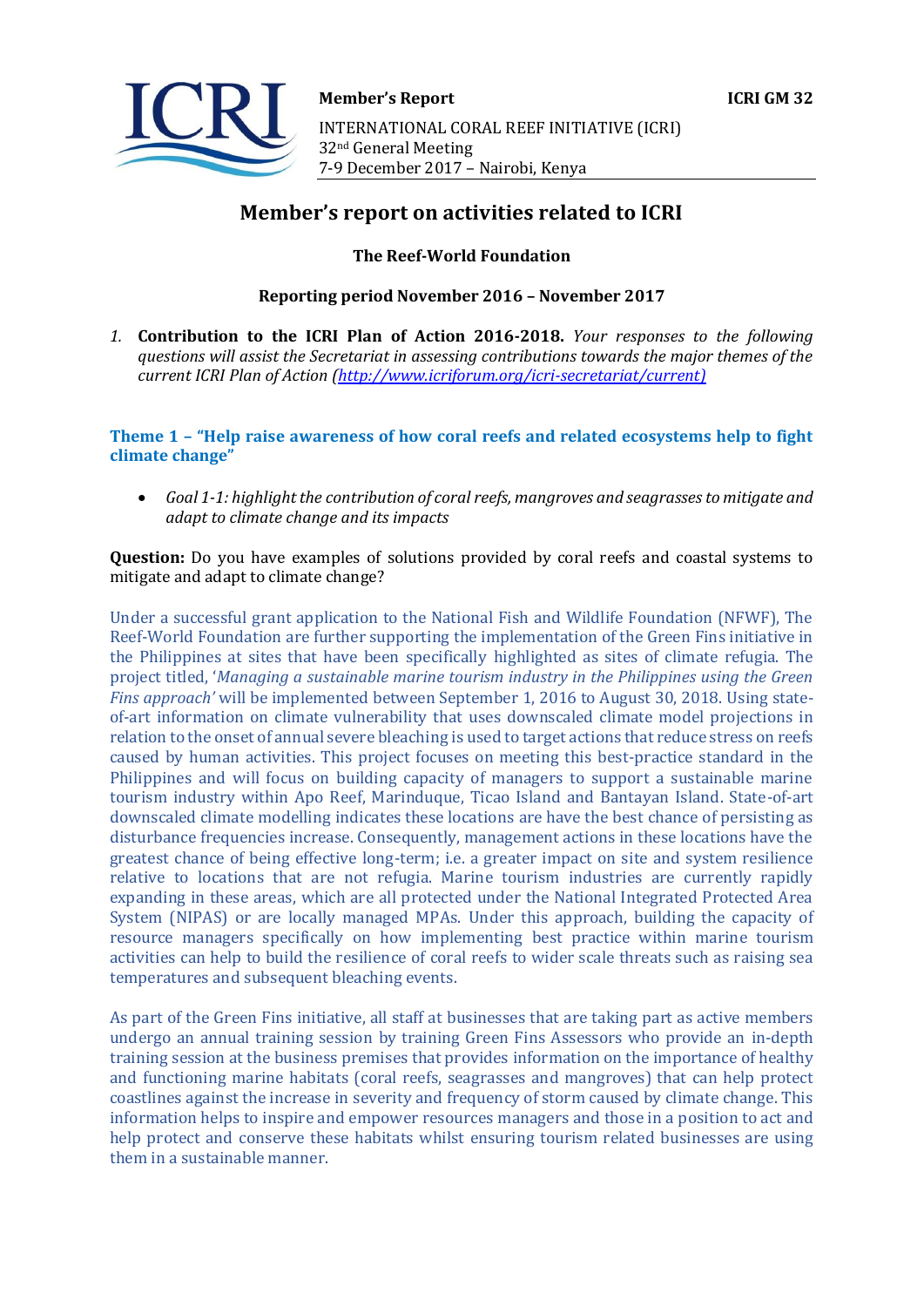**Question:** Are you planning to add in your NDC the importance of coral reefs / mangroves?

As a non-country member of ICRI, this question is not specifically relevant to The Reef-World Foundation.

## **Theme 3: "Help to reduce human threats to coral reefs and associated mangroves and seagrasses, by making greater use of regulatory tools"**

• *Goal 3-1: promote legal frameworks for the protection of coral reefs and associated mangroves and seagrasses, with quantified targets and effective enforcement to protect these ecosystems* 

**Question:** What are the legal frameworks for the protection of coral reefs and associated mangroves and seagrasses in place in your countries? If you already replied to the previous request, you don't need reply.

Reef-World encourages active Green Fins member countries (through a National Management Tea) to incorporate Green Fins into national management frameworks to support the implementation and development of the Green Fins initiative within participating countries. This also extends to international commitments including multilateral environmental agreements (MEA's). Specific county examples of this are:

**Philippines** - The Green Fins approach has been integrated into the national Sustainable Coral Reef Ecosystems Management Program (through DENR Administrative Order 2013-12 Item 5.2e). This builds on the development of local Municipal Ordinances that target specific local issues. This has already been very successful in two Municipalities where local laws have been passed to: ensure mandatory environmental training for dive guides (Moalboal), restricting diver numbers at popular sites (Moalboal), and include the Green Fins Code of Conduct as a local regulation for tourism operators (Panglao, Bohol). Plans are underway to develop site specific ordinances in other active and future Green Fins implementation sites within the Philippines. Green Fins Philippines is further supported through working under "National Integrated Protected Areas System (NIPAS) framework, where implementation is prioritised in sites that are Marine Protected Areas.

**Malaysia** - Green Fins Malaysia has developed a strong management structure, maintained through a partnership between the national government authority and a national environmental NGO, Reef-Check Malaysia. Regular funding is provided by the national government for Green Fins activities as Green Fins is helping the national government to achieve a number of international agreements, namely Aichi Target 10.

**Maldives** – Since 2013, Green Fins has been supported through the development of a Green Fins National Management Team of staff from the Environmental Protection Agency (EPA) who have allocated financial and other resources to support the Green Fins initiative. The Green Fins Code of Conduct has been incorporated in the Protected Areas Regulations which is currently undergoing approval and gazetting by the Ministry of Environment. This will further embed the initiative within national frameworks allocating further funding and administration support.

**Palau** – Under the Palau Responsible Tourism Framework (RTF), Green Fins has been identified as a suitable approach to help mitigate impacts to the corals reefs of Palau from businesses that provide snorkelling and SCUBA diving activities. This has been recognised by the formal adoption of the initiative through the signing of an MOU by the Ministry of Natural Resource, Environment and Tourism, State government of Koror, Bureau of Tourism (BOT), Belau Tourism Association (BTA), Palau Visitors Authority (PVA), Palau Conservation Society (PCS), Palau International Coral Reef Centre (PICRC) and the National Tourism Coordination Board (NTCB).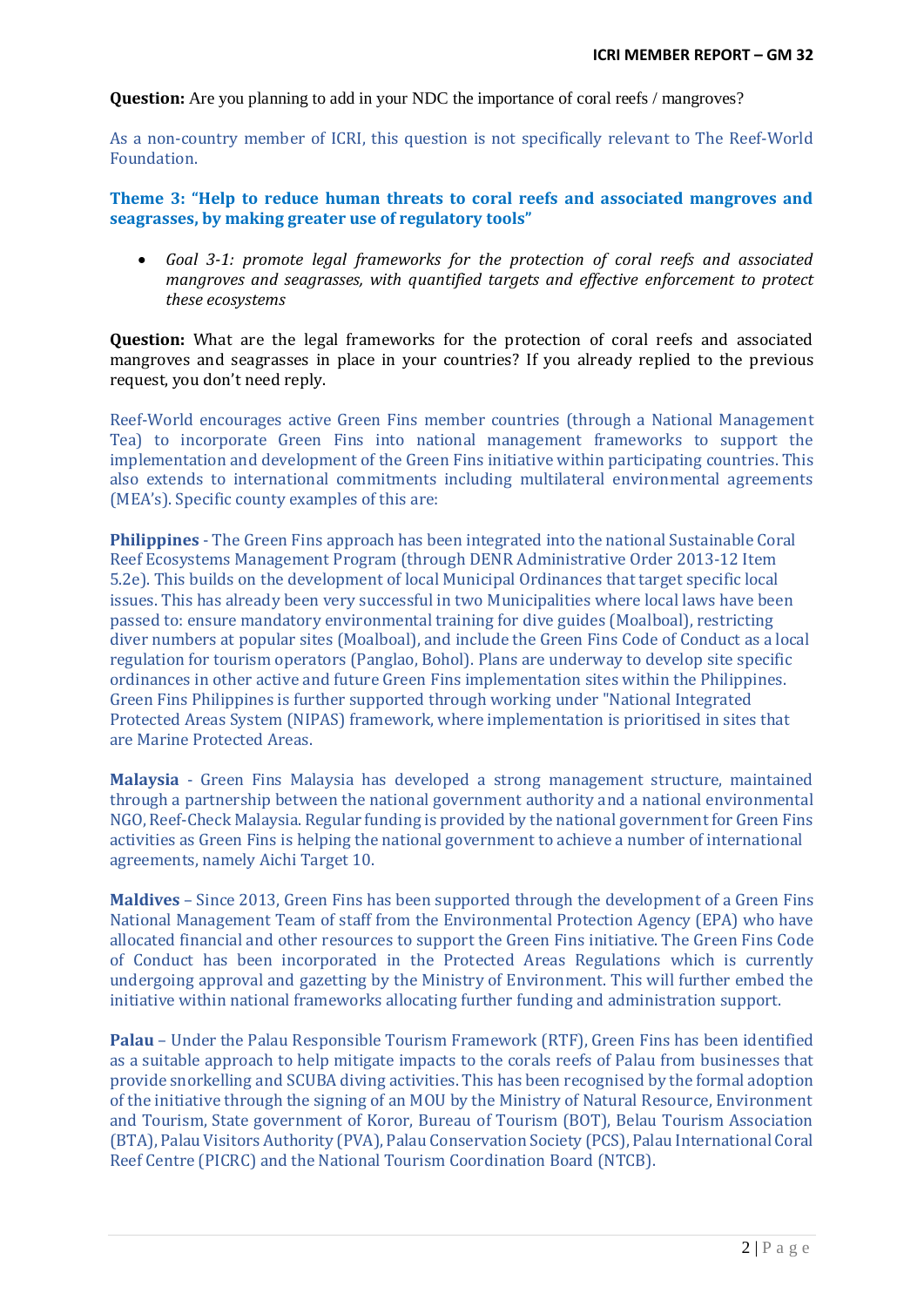**Thailand** – The Department of Marine and Coastal Resources (DMCR) has formally adopted the Green Fins initiative since 2008 and are providing regular funding to support the roll out of the programme under frameworks that focus on awareness raising programmes and coral reef monitoring using the Reef Watch method. This is directly supported through the Phuket Marine Biological Centre (PMBC) that work under a national framework of coral reef research and education.

**Vietnam** – The Institute of Oceanography (IO) was identified in 2013 as the appropriate government department to oversee the development and implementation of the Green Fins approach focussing on the popular tourist location of Nha Trang where SCUBA diving and snorkelling activities are prevalent within the nearby Hon Mun National Park. Recently in 2017, the approach has been further supported though IUCN Vietnam who have provided resources to help spread the approach to the area of Phu Quoc in Khanh Hoa province. Green Fins is a key initiative in the delivery of annual commitments of the Nha Trang Bay Management Board, the government department responsible for the management of the Hon Mun MPA.

**Indonesia** – Efforts are currently underway with the Coral Triangle Centre, who are an official partner to the Coral Triangle Initiative on Coral Reefs, Fisheries and Food Security (CTI-CFF) and are tasked with implementing the various actions and decisions of the CTI-CFF MPA Technical Working Group (Regional). One of the actions is to help implement sustainable marine tourism frameworks and guidelines which Green Fins has been identified as a suitable approach. CTC will take on the role of a Local Management Team with Assessor training scheduled for January 2018 for Green Fins implementation in Bali.

**Question:** Did you to set quantified targets to protect their coral reefs, mangroves and seagrasses? And are you able to provide a % of what is currently protected in your country? Please define what you mean by protection?

As a non-country member of ICRI, this question is not specifically relevant to The Reef-World Foundation.

• *Goal 3-2: encourage a ban on plastic microbeads in cosmetic products* 

## **Question:** How did you implement the recommendation to reduce plastic microbeads pollution in marine environment?

As part of the Green Fins Code of Conduct #9 - *Operate under a minimum discharge policy*, Green Fins teams in active countries provide information and recommendations to businesses on best practices to limit or reduce the use of harmful chemicals or products that could harm the marine environment. As well as information on the damaging effects from the poor disposal of batteries and oil, and other more well-known damaging chemicals, information on cosmetic products that contain microplastics is now also being provided to enhance awareness to the issue and where possible, less damaging alternatives are provided to businesses.

The Reef-World Foundation have also supported the awareness to the negative impacts arising from the use of microbeads through online education through the use of social media, providing information on the harm from microbeads, how to reduce their use and eco-friendly alternatives.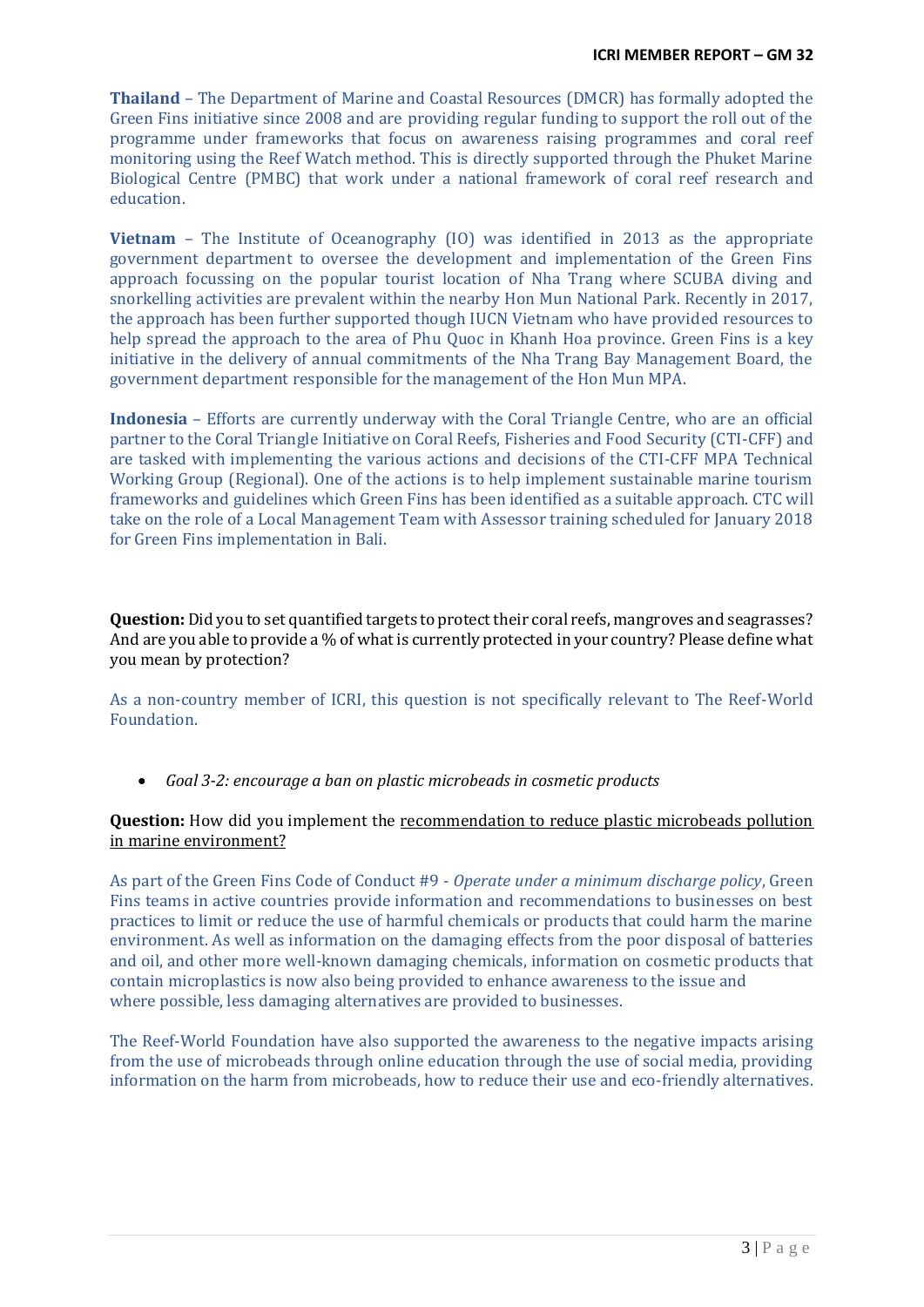• *Goal 3-3: improve regulation and enforcement to reduce direct anthropogenic damage due to dredging and physical alteration of reef structures* 

**Question:** are you working on this topic? If yes, could you please share with us your work. Please note that the information provided will help us to develop a recommendation for the next ICRI General Meeting. Please send us information as soon as possible,

Green Fins Maldives, overseen and implemented by the Environment Protection Agency, are the regulated authority to ensure that sand pumping and similar alterations to atolls is limited or restricted in its entirety. Through the implementation of the Green Fins approach, EPA staff are required to visit participating businesses providing the chance to improve regulations and enforcement of appropriate legislation that is in place that otherwise might not have been possible.

As Green Fins is a public private partnership, the enhanced collaboration and communication between private businesses and the EPA (and where relevant other government bodies) allows for better reporting of issues such as illegal coral channelling, a common issue with resorts that require better access for boats to islands with shallow surrounding fringe reefs.

Site visits also allow EPA staff to better inform resort staff who are interested in coral propagation techniques on the correct legal and appropriate process required before alterations to coral reefs are allowed to commit.

• *Goal 3-4: promote the deployment of mooring devices limiting the mechanical destruction of coral reefs and seagrasses* 

**Question:** are you working on this topic? If yes, could you please share with us your work. Please note that the information provided will help us to develop a recommendation for the next ICRI General Meeting. Please send us information as soon as possible,

Through the Green Fins Code of Conduct #5 (*Participate in the development and implementation of a mooring buoy program and actively use moorings, drift or hand place anchors for boats*) governments responsible for the protection and sustainable use of coral reefs are working alongside scuba diving businesses to help install mooring buoys. As government departments usually lack the skills, training and equipment needed for installing mooring buoys, the Green Fins approach has helped to forge new relationships with businesses who are able to provide resources and assistance in these areas. Private sector businesses are commonly not legally allowed to install mooring buoys at dive sites and acquiring the correct permission and authority to do so is often a major limiting factor due to complicated bureaucratic systems in place. Enhanced communications channels between public and private sectors establish through the Green Fins initiative allow for better cooperation, removing barriers to enable to installation of mooring buoys at dive sites leading to an overall reduction in damage from anchoring.

Reef-World have recently developed a series of two-minute videos that have received a large online uptake with one of the videos specifically addressing this threat. The [How to Use](https://www.youtube.com/watch?v=tLL0etNH9qk)  [Alternatives to Anchoring](https://www.youtube.com/watch?v=tLL0etNH9qk) video has been viewed over 30,000 times since its release in August 2017.

• *Goal 3-5: review issues related to the impact of sunscreens and other endocrine disruptors on coral reefs, and encourage the production of sunscreens that are proven not to damage coral reefs* 

**Question:** are you working on this topic? If yes, could you please share with us your work. Please note that the information provided will help us to develop a recommendation for the next ICRI General Meeting. Please send us information as soon as possible.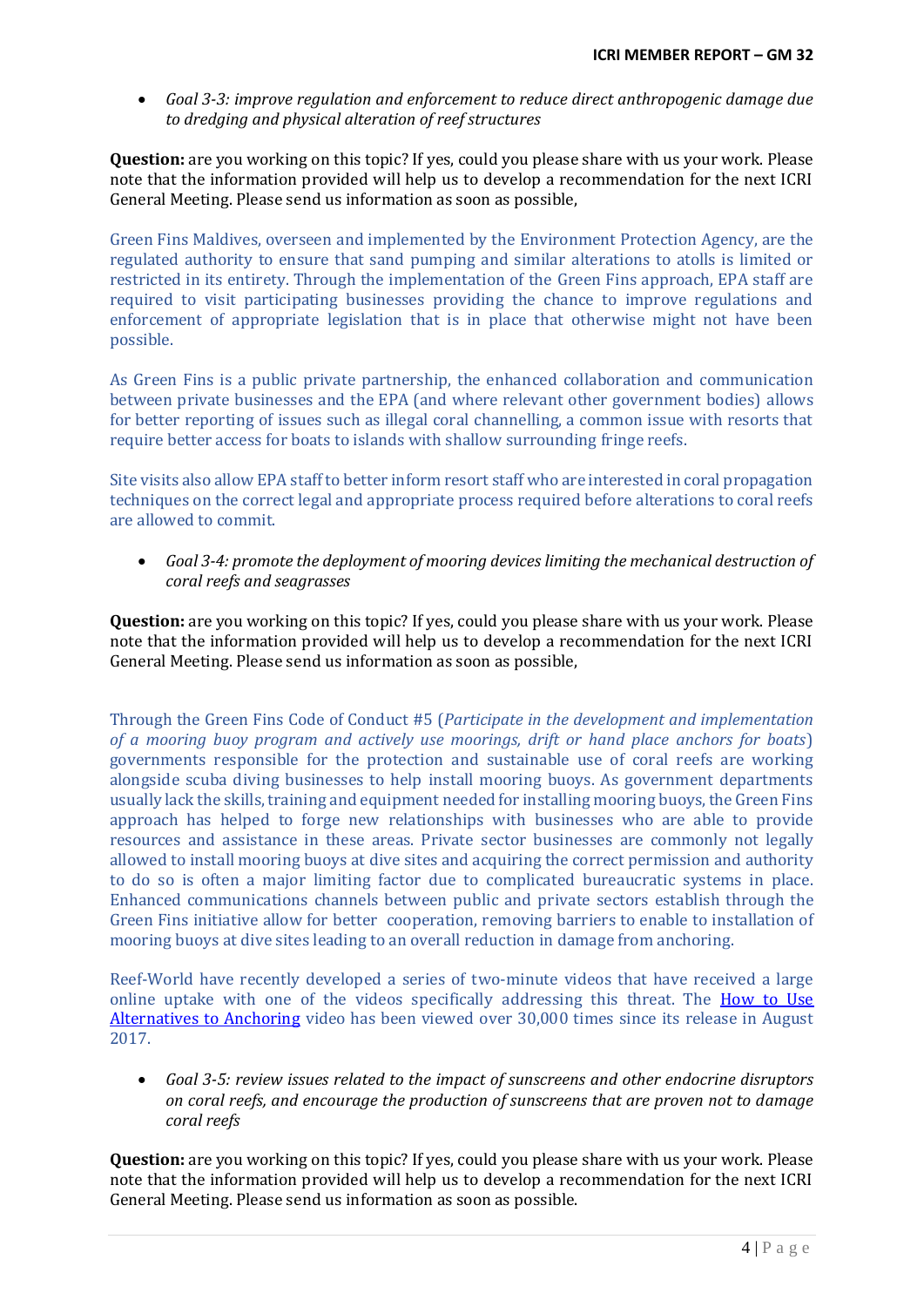Through the Green Fins initiative, The Reef-World Foundation actively raise awareness to the issues associated with the use of sunscreens in coral reef areas, advocating the restricted use of sunscreen during snorkelling and diving activities and instead where possible promoting the use of eco-friendly alternatives to marine tourism businesses. The charity is currently not engaged in any specific academic research but has carried out its own literature review into current research that has identified the specific compounds and active ingredients that are considered harmful to coral reefs and other marine life in order to better educate Green Fins members and provide alternatives. Reef-World would be interested in knowing more information based on scientific findings to enhance current awareness raising activities.

The Reef-World Foundation successfully acquired consumer discounts for Green Fins members interested in purchasing coral reef 'safe' sunscreen that does not have any active ingredients that have been identified as being harmful to corals or other marine life. Through collaborating with [www.humanheartnature.com](http://www.humanheartnature.com/) based in the Philippines, The Reef-World Foundation were able to provide a discount code specifically for Green Fins members based in the Philippines who were interested in purchasing sunscreens for re-sale purposes to their customers or guests.

## **Theme 4: "Monitor the state of reefs in order to better manage them"**

• *Goal 4-2: better monitor the phenomena of coral bleaching* 

## **Question:** How did you implement the recommendation on addressing the decline in coral reef health due to global bleaching events?

Green Fins members are provided with an annual in-house training session for all staff involved in diving and snorkelling operations. As part of this training, they receive information on what coral bleaching is, how to report it via the use of existing mechanisms and provided with information on how to avoid encouraging bleaching through site specific best practice such as alternatives to chemical cleaning products, actions to reduce deliberate and accidental contact and alternatives to other negatively impacting actions from divers and snorkelers that could reduce the resilience of coral reefs to coral bleaching events.

## **Theme 5: "Progress via education"**

• *Goal 5-1: prepare for the 2018 International Year of the Reef (IYOR)* 

**Question:** How did you implement the Recommendation designating 2018 as the third International Year of the Reef? Please let us also know what are you planning to celebrate IYOR2018.

## **Please also list the educational material that you've developed in the past, so we can share it on the IYOR website.**

## **Question:** Would you like to report on one of your activities during the ICRI GM meeting?

The Reef-World Foundation are planning on specifically working alongside ICRI and UN Environment to promote and enhance awareness to IYOR2018. Plans are underway to develop specific awareness raising campaigns to be released throughout the year alongside established partners and networks in conjunction with regular Green Fins activities. Current initial ideas include:

- 4 action points / campaigns will be evenly promoted throughout the year for a 3 month period per action point with the aim to focus on each problem and associated solution.
- GF testimonials/ coral reef values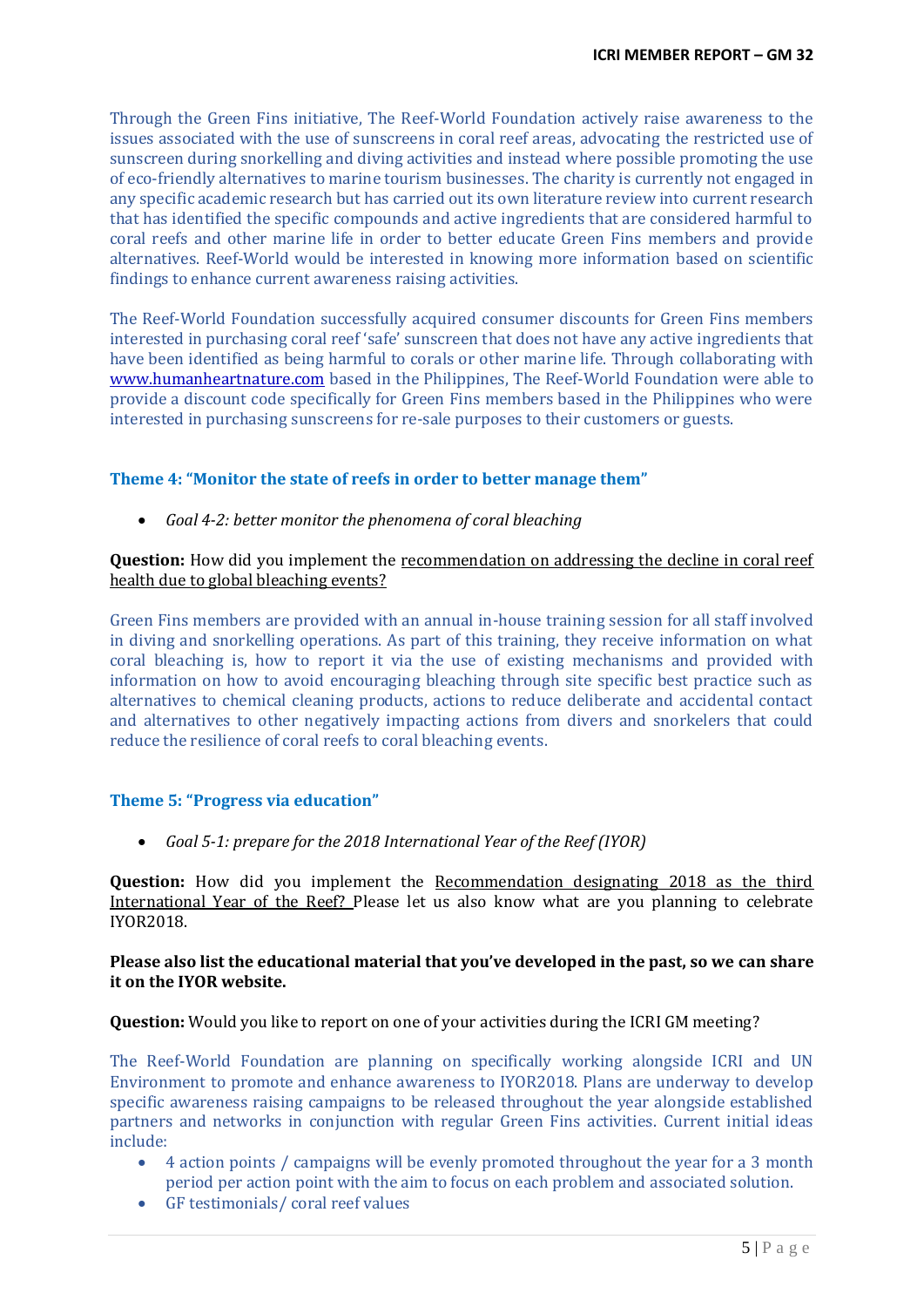- GF film to be developed
- TED talk: using IYOR 2018 as a focus + collaborating with other partners
- Partner with Dive.in who have offered to create infographics for the IYOR2018 campaign
- Partners such as Divebooker and Deepblu have expressed interest in supporting our campaigns
- Advertisement (social media, magazines, etc)
- Use hashtags to monitor action
- **2. Publications.** Please list relevant publications/reports (related to the ICRI plan of action) you have released during this reporting period.

| Title (incl. author and date)                               | <b>Website URL if available</b>                                                     | <b>Type of</b> |
|-------------------------------------------------------------|-------------------------------------------------------------------------------------|----------------|
|                                                             |                                                                                     | publication    |
|                                                             |                                                                                     | (Paper,        |
|                                                             |                                                                                     | report, etc.)  |
| Green Fins - No Touch poster - Asian                        | http://greenfins.net/a/img/cms/Green%20Fins%20                                      | Electronic     |
| market                                                      | Toolkit/GreenFins NoTouchENG.pdf                                                    | poster         |
| Green Fins - No Gloves poster - Asian                       | http://greenfins.net/a/img/cms/Green%20Fins%20<br>Toolkit/GreenFins NoGlovesENG.pdf | Electronic     |
| market                                                      |                                                                                     | poster         |
| Green Fins - No Litter poster - Asian                       | http://greenfins.net/a/img/cms/Green%20Fins%20                                      | Electronic     |
| market                                                      | Toolkit/GreenFins NoLitterENG.pdf                                                   | poster         |
| <b>Video series - How-to-videos</b>                         |                                                                                     |                |
| <b>Green Fins Pre-Dive Environmental</b><br><b>Briefing</b> | https://youtu.be/0ibuD1QhV6A?list=PL-EDh-<br>f0_cxGZkUgTP5CZ4-nkHh_bHlY-            | Online video   |
| <b>How To Manage Underwater</b><br>Photographers            | https://voutu.be/rAs-222XCPw?list=PL-EDh-<br>f0 cxGZkUgTP5CZ4-nkHh bHlY-            | Online video   |
| <b>Implement Good Garbage</b>                               | https://youtu.be/ScrNlNaBqE8?list=PL-EDh-                                           | Online video   |
| <b>Management Practices On Boats</b>                        | f0_cxGZkUgTP5CZ4-nkHh_bHlY-                                                         |                |
| How To Give An Environmental Boat                           | https://youtu.be/m9go7nNA3A4?list=PL-EDh-                                           | Online video   |
| <b>Briefing</b>                                             | f0_cxGZkUgTP5CZ4-nkHh_bHlY-                                                         |                |
| <b>Guiding Divers Towards Best</b>                          | https://youtu.be/PslbEJVNiv0?list=PL-EDh-                                           | Online video   |
| <b>Environmental Practice</b>                               | f0 cxGZkUgTP5CZ4-nkHh bHlY-                                                         |                |
| <b>How To Use Alternatives To</b>                           | https://voutu.be/tLL0etNH9qk?list=PL-EDh-                                           | Online video   |
| Anchoring                                                   | f0 cxGZkUgTP5CZ4-nkHh bHlY-                                                         |                |
| <b>Implement Good Garbage</b>                               | https://youtu.be/KBZCxF1p2k8?list=PL-EDh-                                           | Online video   |
| <b>Management Practices</b>                                 | f0_cxGZkUgTP5CZ4-nkHh_bHlY-                                                         |                |
| <b>How To Make Reusable Tank Caps</b>                       | https://youtu.be/Sd05WcrCNWQ?list=PL-EDh-<br>f0 cxGZkUgTP5CZ4-nkHh bHlY-            | Online video   |
| <b>Video Series - Green Fins - I DIVE FOR CHANGE</b>        |                                                                                     |                |
| <b>I DIVE FOR CHANGE - Adrian Dizon</b>                     | https://youtu.be/fuc8VX8VIoQ?list=PL-EDh-                                           | Online video   |
| (Interview with a Dive Guide)                               | f0_cxHSUVWv15Yqqad9XsR8umnK                                                         |                |
| <b>I DIVE FOR CHANGE - King Ramos &amp;</b>                 | https://voutu.be/napvXw2nMA0?list=PL-EDh-                                           | Online video   |
| Ole Emnace                                                  | f0 cxHSUVWv15Yggad9XsR8umnK                                                         |                |
| <b>Video Series - World Oceans Day 2017</b>                 |                                                                                     |                |
| <b>Green Fins Members for World</b>                         | https://voutu.be/SQNmHEKs6d4?list=PL-EDh-                                           | Online video   |
| Oceans Day - Sara and Gavin                                 | f0 cxFAyqjAUpKkiaMOHAP9AAPP                                                         |                |
| <b>Green Fins Members for World</b>                         | https://youtu.be/rLi4o8dCOc0?list=PL-EDh-                                           | Online video   |
| <b>Oceans Day - Paulyne and Mac</b>                         | f0_cxFAyqjAUpKkiaMOHAP9AAPP                                                         |                |
| <b>Green Fins Members for World</b>                         | https://youtu.be/24-xnxWvptc?list=PL-EDh-                                           | Online video   |
| Oceans Day - Dave and Gino                                  | f0_cxFAyqjAUpKkiaMOHAP9AAPP                                                         |                |